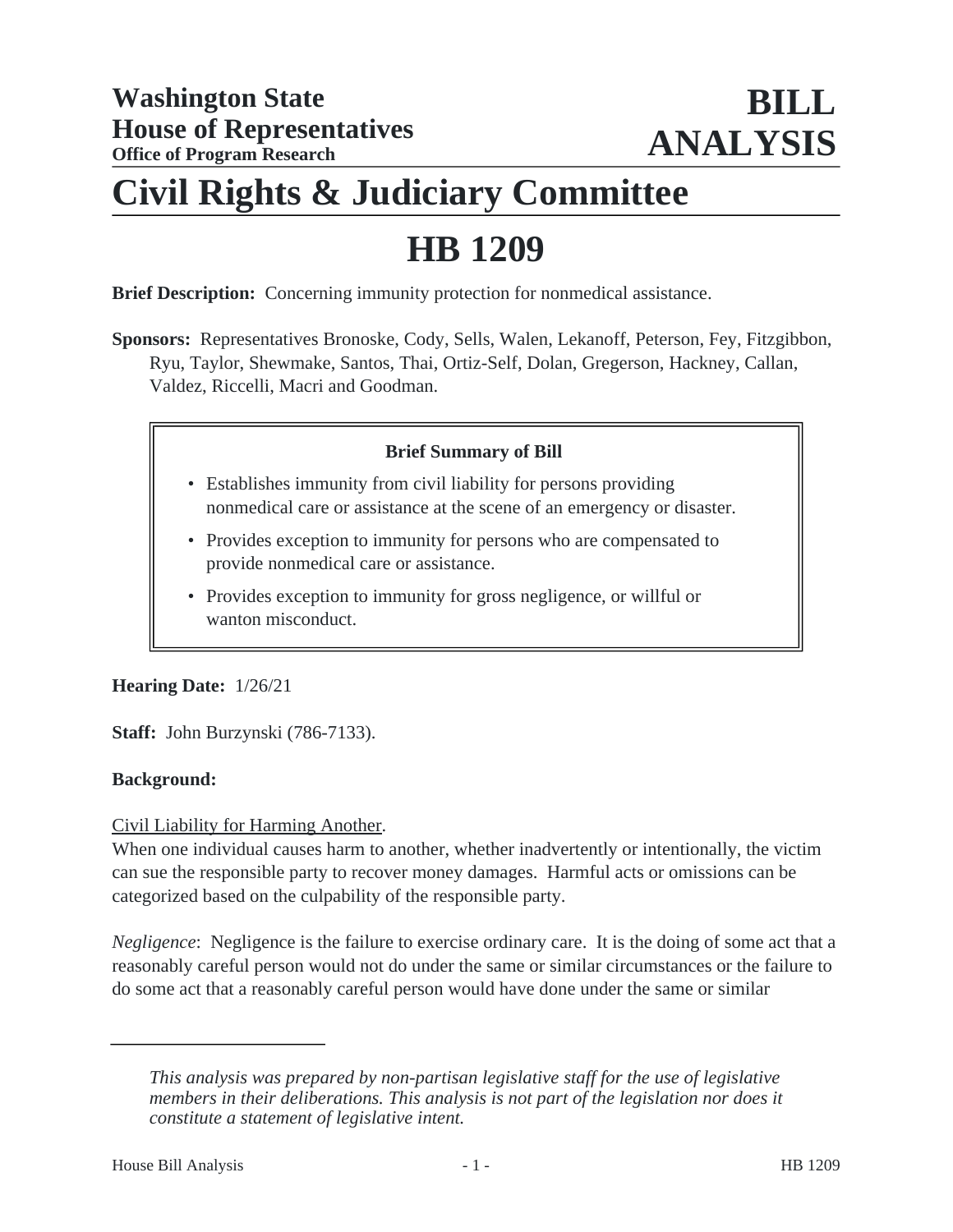#### circumstances.

*Gross Negligence*: Gross negligence is the failure to exercise slight care. It is negligence that is substantially greater than ordinary negligence. Failure to exercise slight care does not mean the total absence of care but care substantially less than ordinary care.

*Wanton Misconduct*: Wanton misconduct is an intentional act or omission taken in reckless disregard of the consequences and under such surrounding circumstances and conditions that a reasonable person would know, or should know, that such conduct would, in a high degree of probability, result in substantial harm to another.

*Willful Misconduct*: Willful misconduct is an intentional act or omission taken with actual knowledge of the peril that will be created and intentional failure to avert injury, or with intention to cause harm.

# Immunity from Civil Liability.

Washington provides immunity from civil liability for individuals engaged in specified activities. Generally, such immunity only extends to negligence and does not cover more culpable acts or omissions like gross negligence, or wanton or willful misconduct. Examples of covered activities include:

- Volunteers of nonprofit or government entities are generally immune from personal liability for harmful acts or omissions taken on behalf of the entity within the scope of the volunteer's responsibilities, unless the harm is caused by willful or criminal misconduct, gross negligence, reckless misconduct, or a conscious, flagrant indifference to the rights or safety of the individual harmed.
- Persons acting at the request of an incident command agency who, in good faith, render emergency care, assistance, or advice with respect to a hazardous materials incident are generally immune from personal liability for harmful acts or omissions in providing such care, assistance, or advice, other than acts or omissions constituting gross negligence or willful or wanton misconduct.
- Persons who, without compensation or expectation of compensation, provide emergency care at the scene of an emergency, or transportation of an injured person from the scene of an emergency, are generally immune from personal liability for harmful acts or omissions in rendering emergency care or transportation, unless the act or omission constitutes gross negligence or willful or wanton misconduct. Any person rendering emergency care during the course of regular employment and receiving compensation or expecting to receive compensation for rendering such care is excluded from immunity.

# **Summary of Bill:**

# Immunity from Civil Liability.

A person is not liable for any act or omission while providing nonmedical care or assistance at the scene of an emergency or disaster, unless the act or omission rises to the level of gross